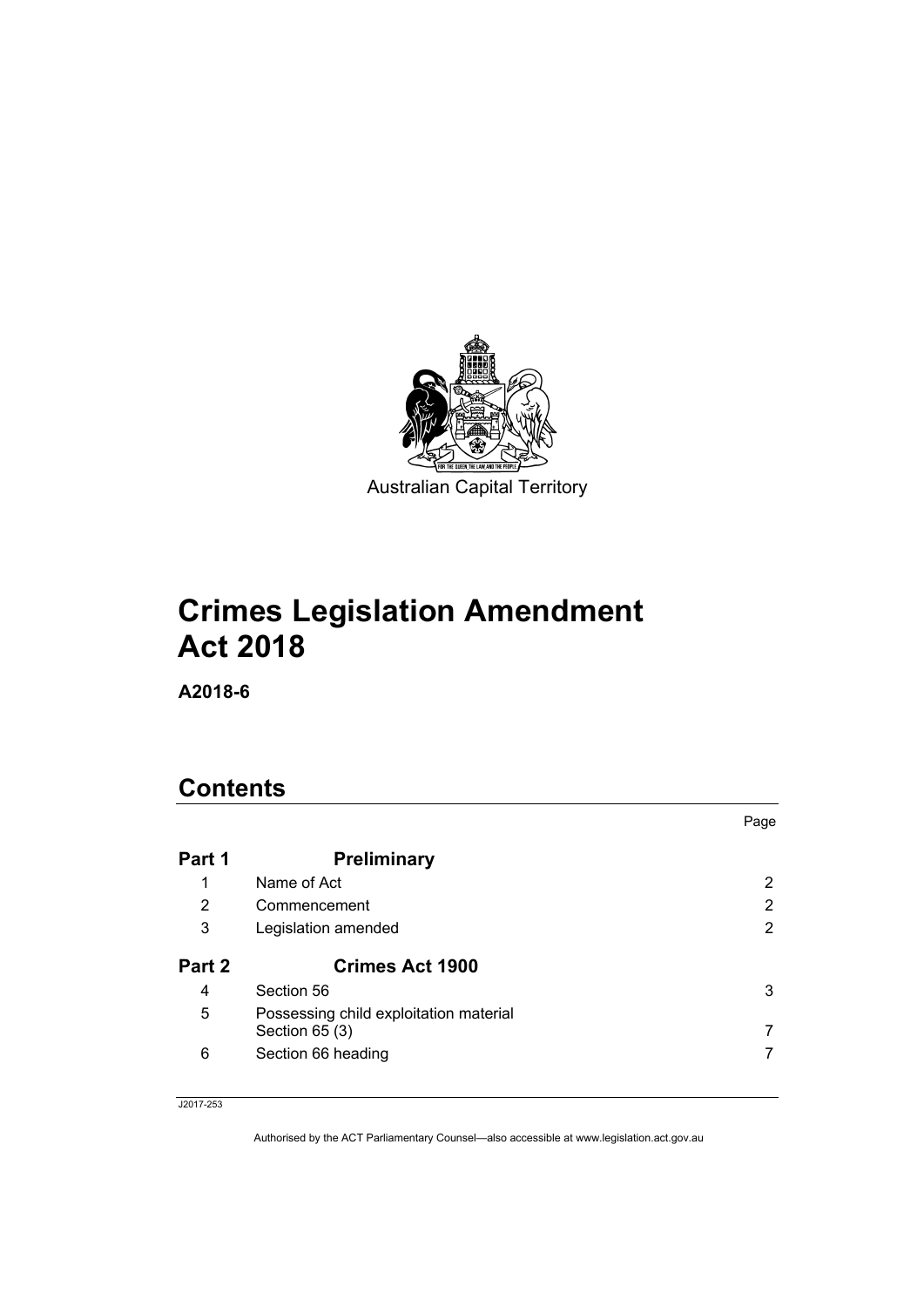| 7      | Section 66 (1)                                                                            | 8               |
|--------|-------------------------------------------------------------------------------------------|-----------------|
| 8      | Section 66 (2)                                                                            | 9               |
| 9      | Section 66 (4)                                                                            | 9               |
| 10     | Section 66 (5)                                                                            | 9               |
| 11     | Section 66 (6), definition of using electronic means                                      | 9               |
| Part 3 | <b>Crimes (Sentencing) Act 2005</b>                                                       |                 |
| 12     | Combination sentences-offences punishable by imprisonment<br>Section 29 (1) (d), new note | 10              |
| 13     | Section 29 (1), example 1, 1st dot point                                                  | 10              |
| 14     | Combination sentences-start and end<br>Section 31 (c), example, dot points                | 10              |
| 15     | New section 31 (2)                                                                        | 10              |
| 16     | Sentencing-irrelevant considerations<br>New section 34 (2) (d) and examples               | 11              |
| Part 4 | <b>Criminal Code 2002</b>                                                                 |                 |
| 17     | Incitement<br>New section 47 (1A)                                                         | 12              |
| 18     | Section 47 (4)                                                                            | 12 <sup>2</sup> |
| Part 5 | <b>Magistrates Court Act 1930</b>                                                         |                 |
| 19     | Childrens Court<br>Section 287 (1)                                                        | 13              |
| 20     | Chief Magistrate to arrange business of Childrens Court<br>Section 290 (2) (a)            | 13              |
| 21     | Childrens Court Magistrate to hear all matters<br>Section 291 (1)                         | 13              |
| 22     | Section 291 (2)                                                                           | 13              |
| 23     | <b>Childrens Court Magistrate</b><br>Section 291A (1) and (2)                             | 14              |
| 24     | Section 291A (3)                                                                          | 14              |
| 25     | Section 291A (4)                                                                          | 14              |
| 26     | <b>Acting Childrens Court Magistrate</b><br>Section 291B (1)                              | 15              |
| 27     | Section 291B (1) (b)                                                                      | 15              |

 $\overline{a}$ 

contents 2 Crimes Legislation Amendment Act 2018

A2018-6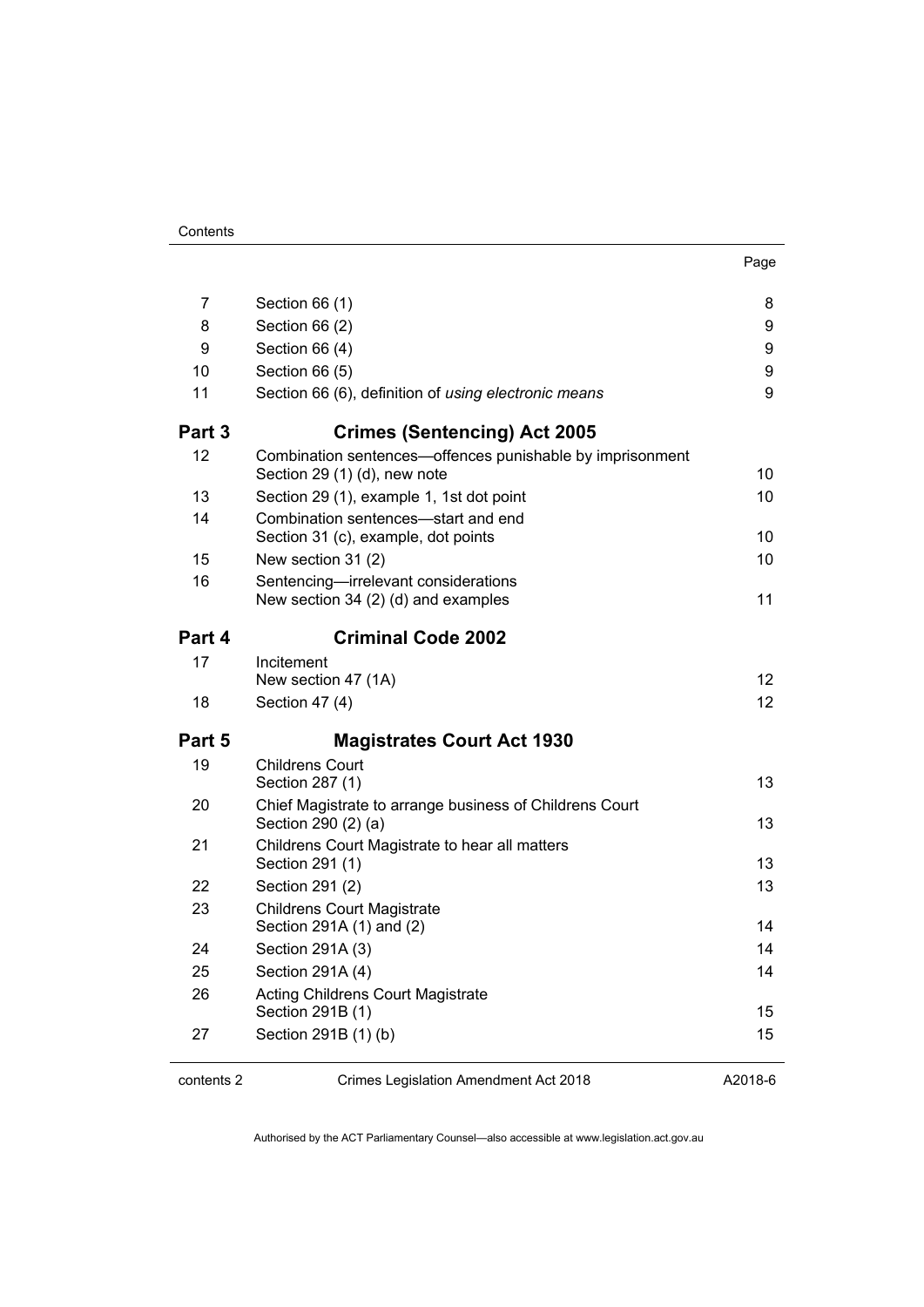| Contents |
|----------|
|----------|

|    |                                                                                 | Page |
|----|---------------------------------------------------------------------------------|------|
| 28 | Section 291B (2)                                                                | 15   |
| 29 | Assignment of other magistrates for Childrens Court matters<br>Section 291C (1) | 15   |
| 30 | Section 291C (2) (d)                                                            | 16   |
| 31 | Completion of part-heard matters<br>Section 291D (1) (b) (i)                    | 16   |
| 32 | New part 4A.4                                                                   | 16   |
| 33 | Definitions—ch 4C<br>Section 291L                                               | 17   |
| 34 | Directions about procedure<br>Section 309, note                                 | 17   |
| 35 | Dictionary, definition of Aboriginal or Torres Strait Islander offender         | 17   |
| 36 | Dictionary, definition of circle sentencing                                     | 17   |

A2018-6

Crimes Legislation Amendment Act 2018

contents 3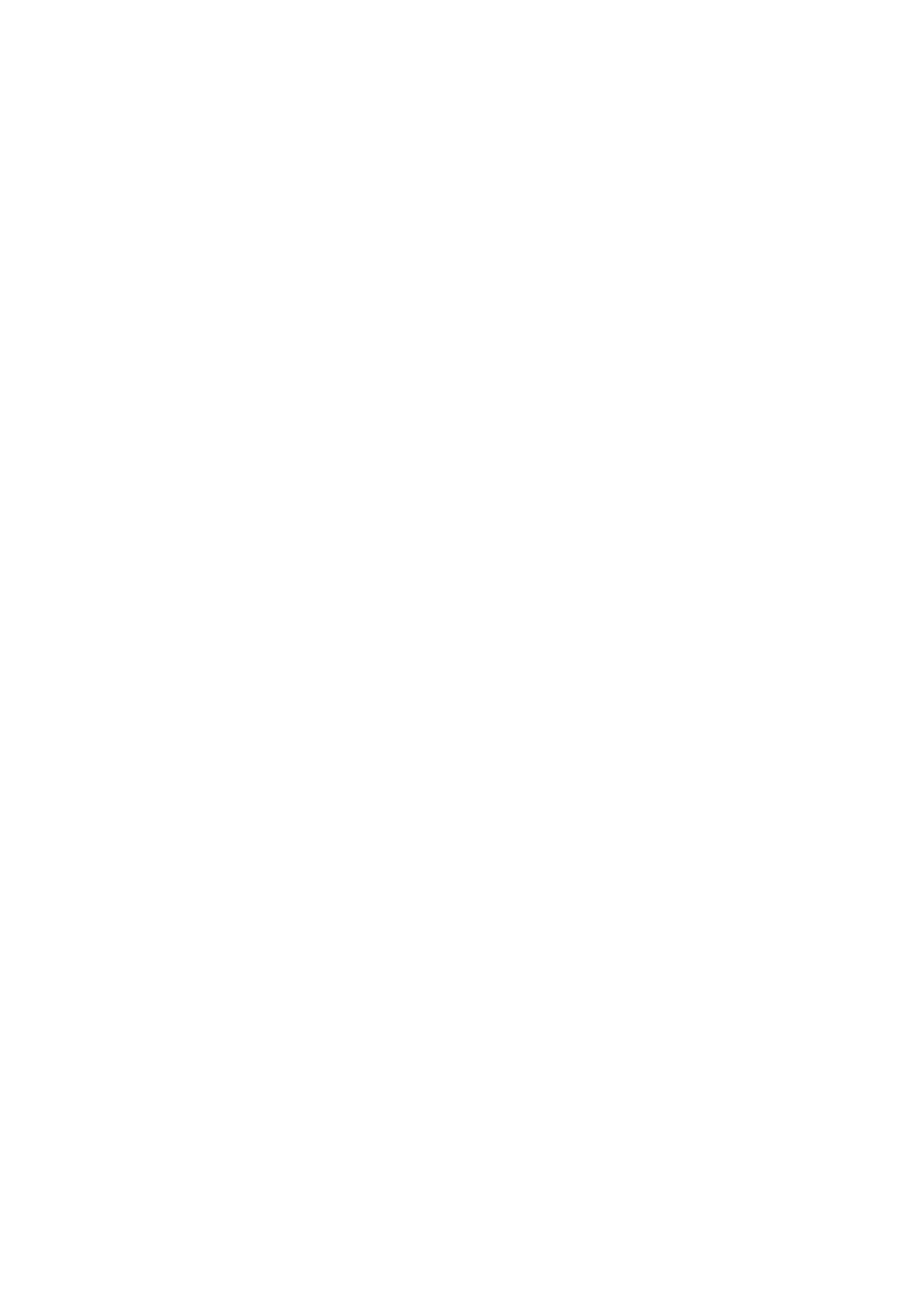

# **Crimes Legislation Amendment Act 2018**

**A2018-6** 

Ī

An Act to amend legislation about crimes, and for other purposes

The Legislative Assembly for the Australian Capital Territory enacts as follows:

J2017-253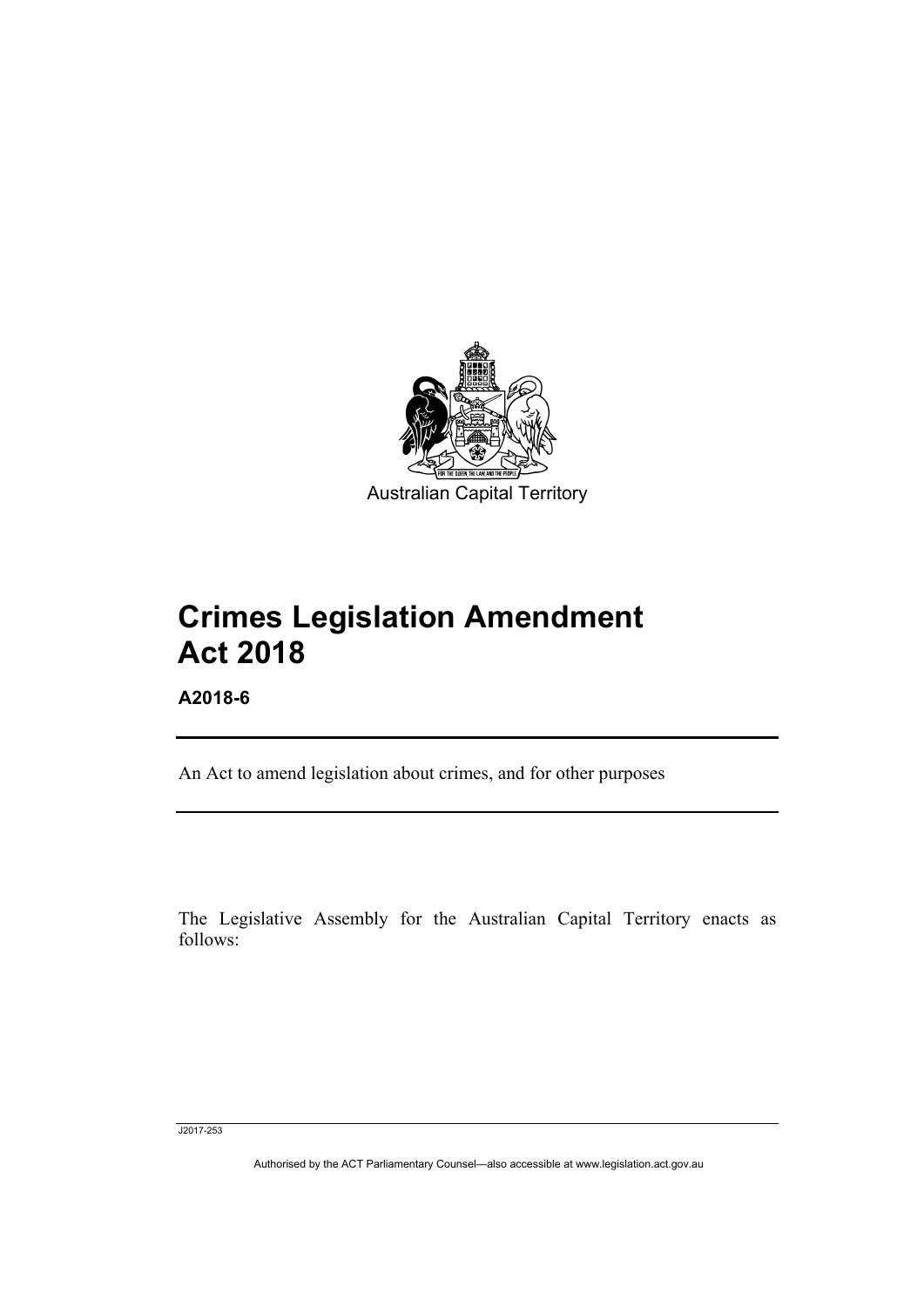#### Part 1 **Preliminary**

Section 1

# <span id="page-5-0"></span>**Part 1** Preliminary

#### <span id="page-5-1"></span>**1 Name of Act**

This Act is the *Crimes Legislation Amendment Act 2018*.

#### <span id="page-5-2"></span>**2 Commencement**

- (1) This Act (other than sections 32 to 36) commences on the day after its notification day.
	- *Note* The naming and commencement provisions automatically commence on the notification day (see [Legislation Act,](http://www.legislation.act.gov.au/a/2001-14) s 75 (1)).
- (2) Sections 32 to 36 commence on 1 September 2018.

# <span id="page-5-3"></span>**3 Legislation amended**

This Act amends the following legislation:

- *[Crimes Act 1900](http://www.legislation.act.gov.au/a/1900-40)*
- *[Crimes \(Sentencing\) Act 2005](http://www.legislation.act.gov.au/a/2005-58)*
- *[Criminal Code 2002](http://www.legislation.act.gov.au/a/2002-51)*
- *[Magistrates Court Act 1930](http://www.legislation.act.gov.au/a/1930-21).*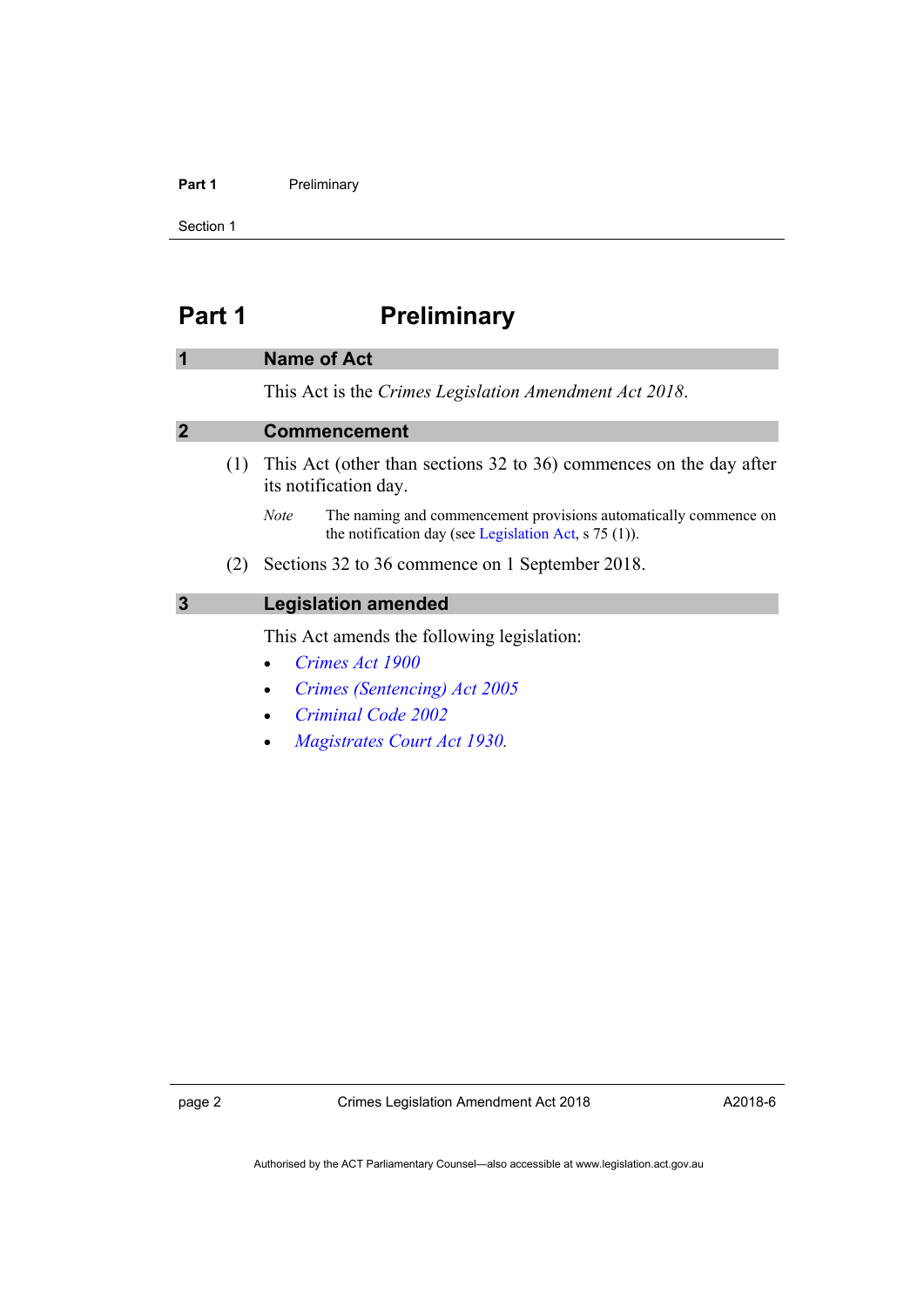# <span id="page-6-0"></span>**Part 2 Crimes Act 1900**

### <span id="page-6-1"></span>**4 Section 56**

*substitute* 

# **56 Maintaining sexual relationship with young person or person under special care**

 (1) A person who is an adult and who maintains a sexual relationship with a young person or a person under the special care of the adult is guilty of an offence.

Maximum penalty: imprisonment for 25 years.

- (2) For subsection (1), an adult maintains a sexual relationship with a young person or a person under the special care of the adult if on 2 or more occasions and over any period the adult engages in a sexual act with that person.
- (3) For subsection (2)—
	- (a) the period, or any part of the period, may be before the amendment day; and
	- (b) 1 or more of the sexual acts may have occurred before the amendment day.
- (4) For a person to be convicted of an offence against subsection (1), the trier of fact must be satisfied beyond reasonable doubt that a sexual relationship existed.
- (5) However, in a proceeding for an offence against subsection (1), there is no requirement for—
	- (a) the prosecution to allege the particulars of a sexual act that would be necessary if the act were charged as a separate offence; or

A2018-6

page 3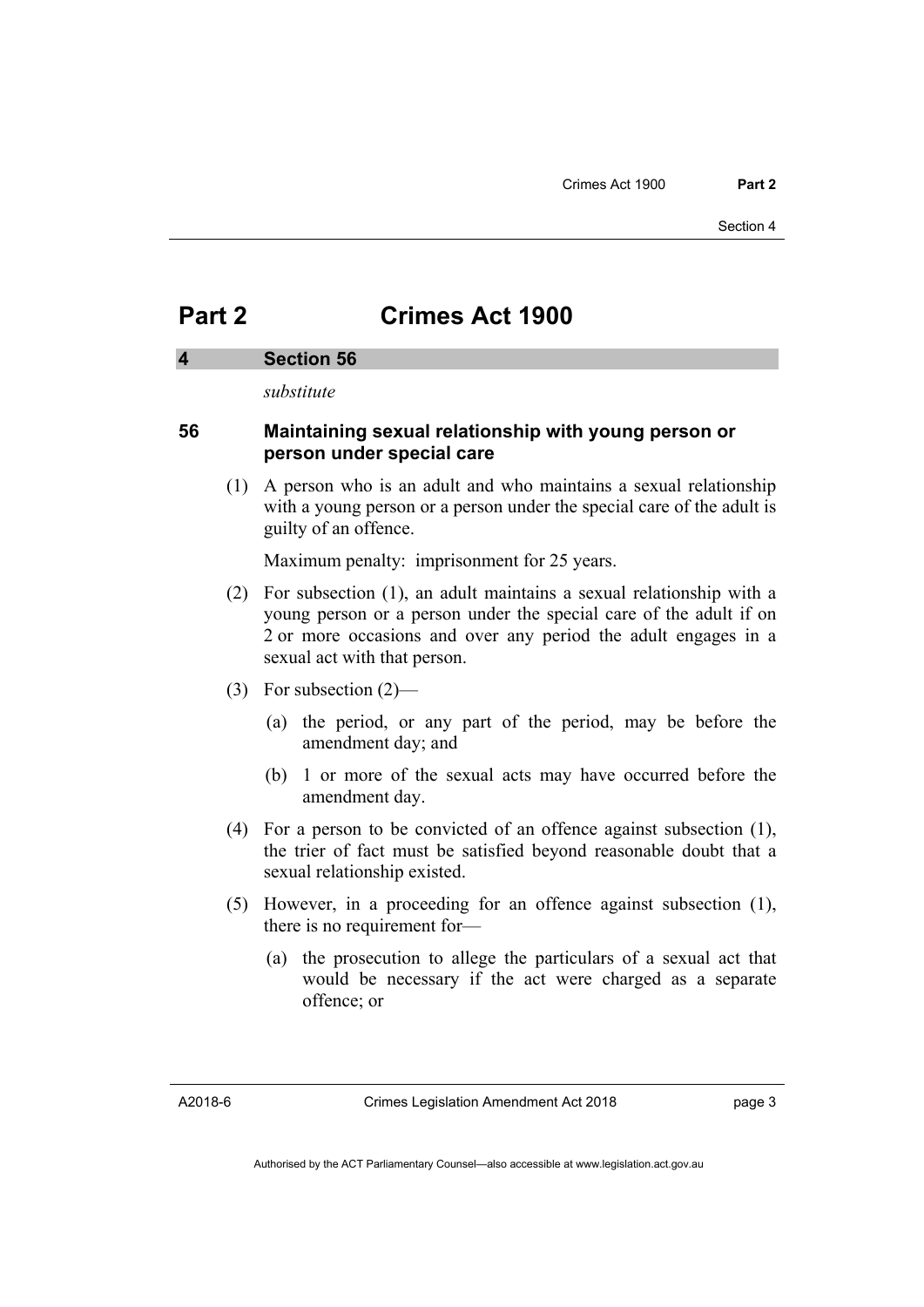Section 4

- (b) the trier of fact to be satisfied of the particulars of a sexual act that it would need to be satisfied of if the act were charged as a separate offence if the trier of fact is satisfied the nature and character of a person's conduct was consistent with a sexual act; or
- (c) if the trier of fact is a jury—members of the jury to agree on which sexual acts constitute the sexual relationship.
- (6) In a proceeding for an offence against subsection (1), the prosecution is required to allege the particulars of the period of the sexual relationship.
- (7) For an offence against this section that occurred wholly or in part before the amendment day, when imposing a sentence a court must consider the maximum penalty before the amendment day for—
	- (a) an offence against this section; and
	- (b) an offence constituted by a sexual act alleged to constitute the sexual relationship.
- (8) A person may be charged on a single indictment with, and convicted of and punished for, both—
	- (a) an offence against subsection (1); and
	- (b) 1 or more sexual offences committed by the person against the same young person or person under the special care of the person during the alleged period of the sexual relationship.
- (9) Except as provided by subsection (8), a person cannot be convicted of an offence—
	- (a) against subsection (1) if the person has already been convicted or acquitted of an offence constituted by 1 or more of the sexual acts alleged to constitute the sexual relationship; or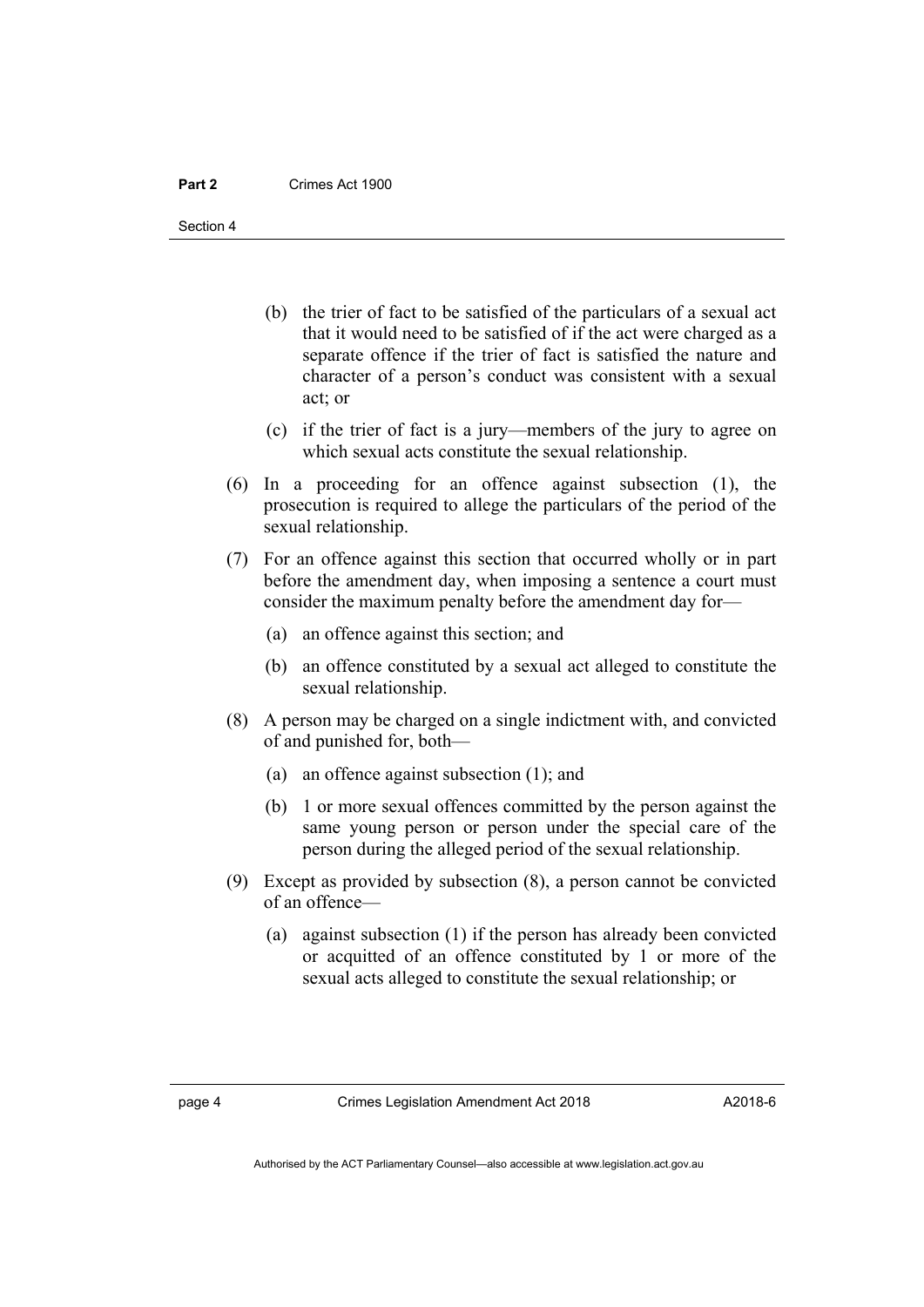- (b) constituted by a sexual act in relation to a young person or person under the special care of the person if the sexual act is alleged to have occurred during the period for which the person has already been convicted or acquitted of an offence against subsection (1) in relation to the young person or person under their special care.
- (10) For subsection (9), a person is taken not to have been convicted of an offence if the conviction is quashed or set aside.
- (11) The [Criminal Code,](http://www.legislation.act.gov.au/a/2002-51) chapter 2 (other than the immediately applied provisions) does not apply to an offence against this section.
- (12) For this section and to remove any doubt, any sexual act alleged to constitute a sexual relationship must constitute, or have constituted (if particulars of the time and place at which the act took place were sufficiently particularised), an offence at the time the act occurred.
- (13) In this section:

*amendment day* means the day the *Crimes Legislation Amendment Act 2018*, section 4 commenced.

*employer*, of a person, includes someone authorised to—

- (a) decide or vary the terms of the person's employment; or
- (b) end the person's employment.

*foster carer*—see the *[Children and Young People Act 2008](http://www.legislation.act.gov.au/a/2008-19)*, section 518 (2).

*health service*—see the *[Human Rights Commission Act 2005](http://www.legislation.act.gov.au/a/2005-40)*, section 7.

*health service provider*—see section 55A (5).

*sexual act*—

- (a) means—
	- (i) an act that constitutes an offence against this part; or

A2018-6

Crimes Legislation Amendment Act 2018

page 5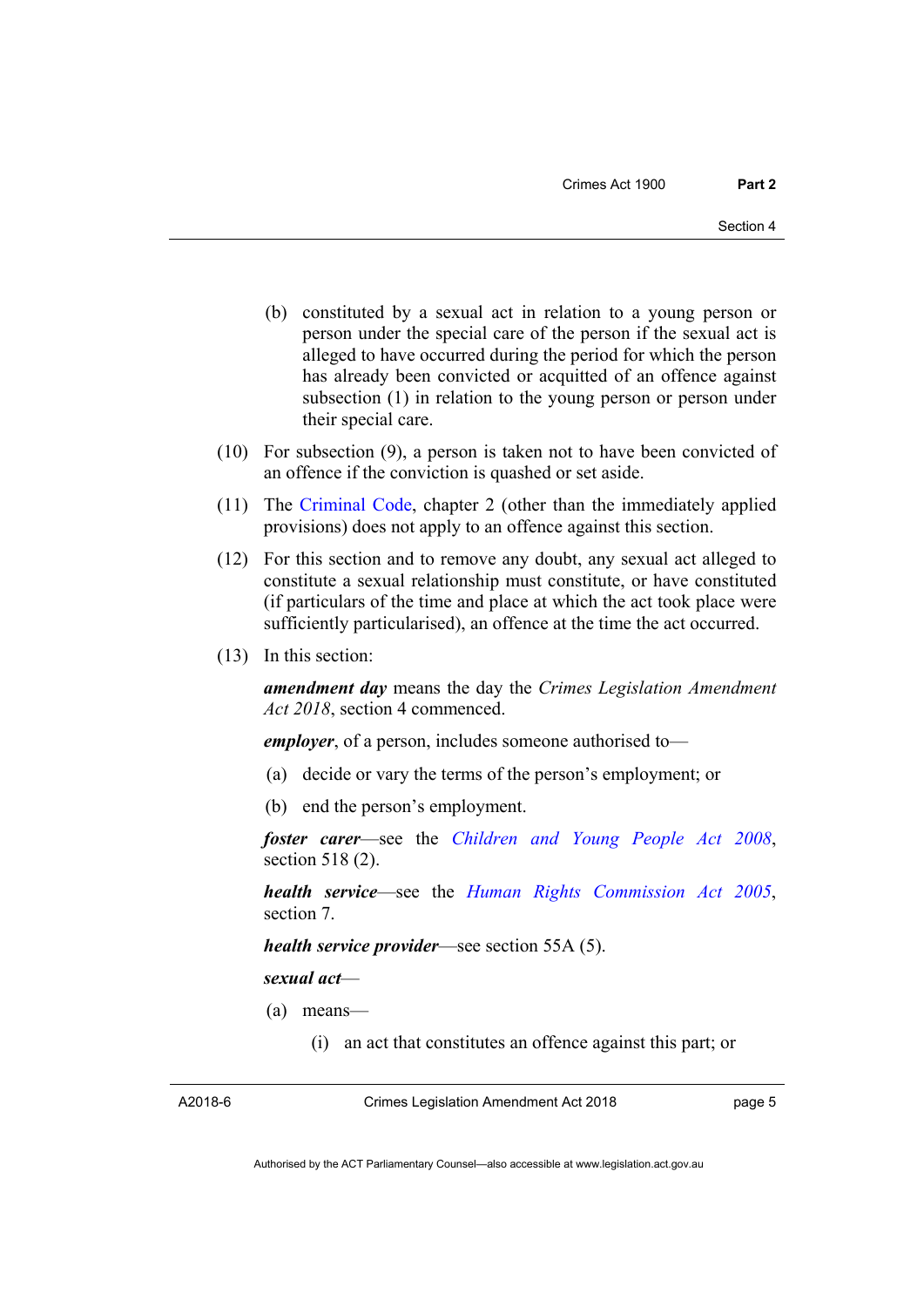Section 4

- (ii) an act that constituted an offence against a sexual offence provision of this Act previously in force (a *historical offence*); or
- (iii) an attempt to commit an act that constitutes or constituted an offence against this part or a historical offence; or
- (iv) an act that, if particulars of the time when or place where the act took place were sufficiently particularised, would constitute or have constituted an offence against this part or a historical offence; but
- (b) does not include an act referred to in—
	- (i) section 55 (2) (Sexual intercourse with young person) if the person who committed the act establishes the matters referred to in section 55 (3) that would be a defence if the person had been charged with an offence against section 55 $(2)$ ; or
	- (ii) section 61 (2) (Act of indecency with young people) if the person who committed the act establishes the matters referred to in section 61 (3) that would be a defence if the person had been charged with an offence against section 61 (2).

*special care*—a person is under the *special care* of an adult if—

- (a) the person is not yet an adult; and
- (b) the adult—
	- (i) is a parent, grandparent, step-parent, foster carer or legal guardian of the person; or
	- (ii) is the domestic partner of a parent, grandparent, step-parent, guardian or foster carer of the person; or
	- (iii) is a teacher at a school, or an adult with responsibility for students at a school, and the person is a student at the school; or

page 6 Crimes Legislation Amendment Act 2018

Authorised by the ACT Parliamentary Counsel—also accessible at www.legislation.act.gov.au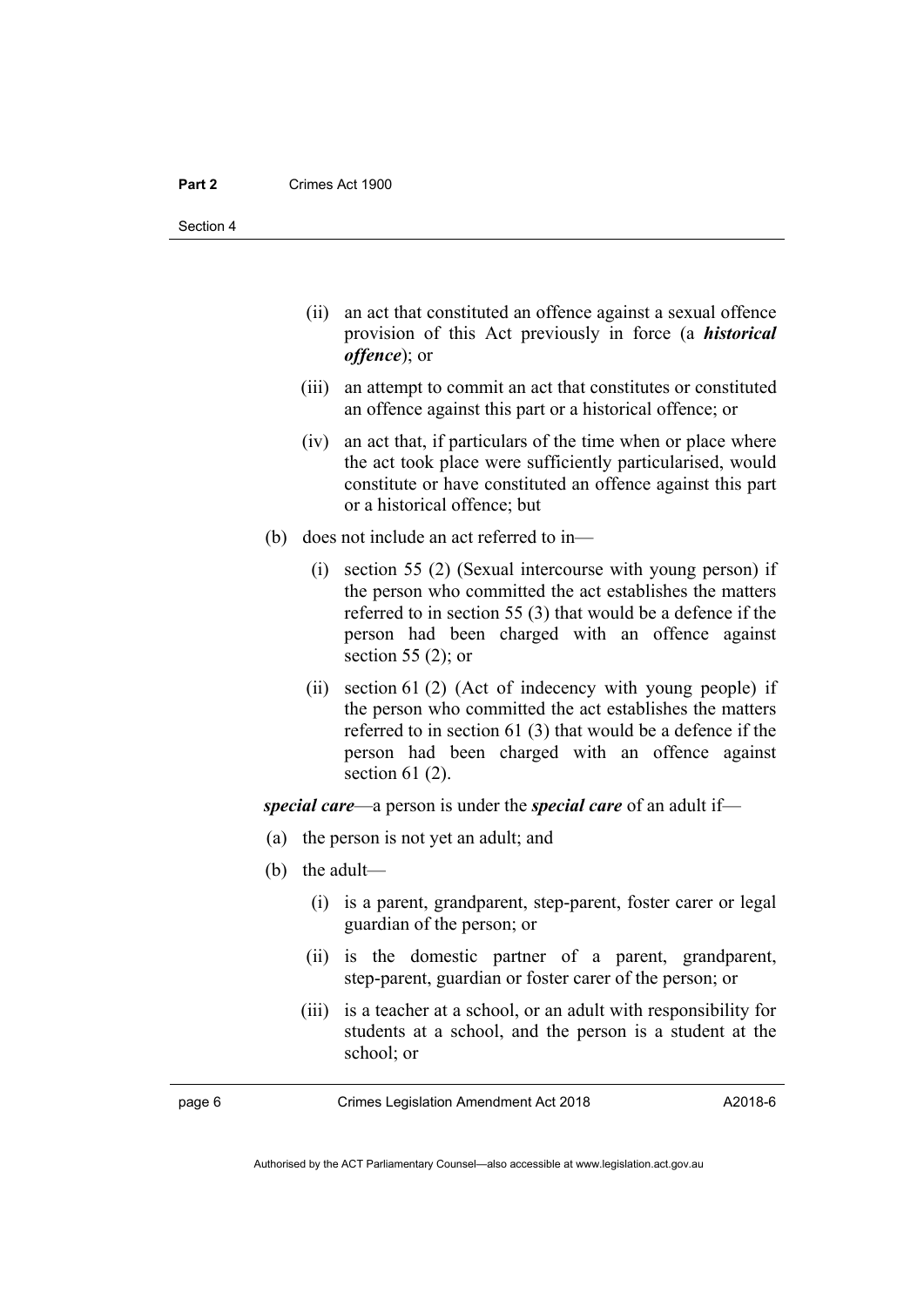- (iv) has an established personal relationship with the person in relation to the provision of religious, sporting, musical or other instruction to the person; or
- (v) is the person's employer; or
- (vi) provides professional counselling to the person; or
- (vii) is a health service provider and the person is the adult's patient; or
- (viii) is a custodial officer and the person is a young detainee in the officer's care, custody or control; or
	- (ix) if the person has impaired decision-making ability—is a carer for the younger person.

*young detainee*—see the *[Children and Young People Act 2008](http://www.legislation.act.gov.au/a/2008-19)*, section 95.

*young person* means a person who is under the age of 16 years.

# <span id="page-10-0"></span>**5 Possessing child exploitation material Section 65 (3)**

*omit* 

child pornography

*substitute* 

child exploitation material

```
6 Section 66 heading
```
*substitute* 

# **66 Grooming and depraving young people**

A2018-6

Crimes Legislation Amendment Act 2018

page 7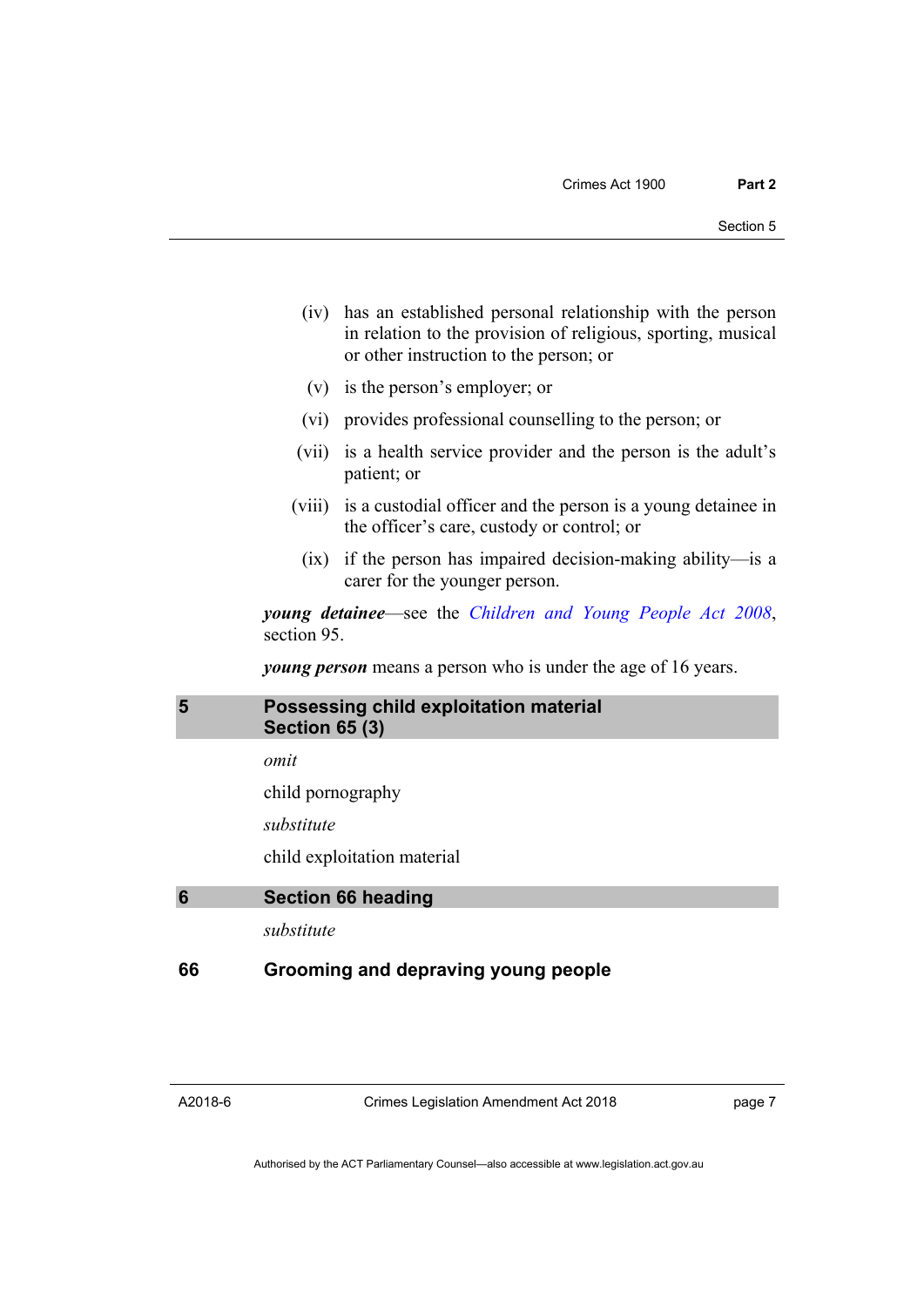Section 7

#### <span id="page-11-0"></span>**7 Section 66 (1)**

#### *substitute*

- (1) A person must not, without reasonable excuse—
	- (a) in person or by any other means, encourage a young person to commit or take part in, or watch someone else committing or taking part in, an act of a sexual nature; or

#### **Example**

showing a young person indecent material online or on a mobile phone

- *Note* An example is part of the Act, is not exhaustive and may extend, but does not limit, the meaning of the provision in which it appears (see [Legislation Act,](http://www.legislation.act.gov.au/a/2001-14) s 126 and s 132).
- (b) engage in conduct with a young person with the intention of making it more likely that the young person would commit or take part in, or watch someone else committing or taking part in, an act of a sexual nature; or
- (c) engage in conduct with a person who has a relationship with a young person with the intention of making it more likely that the young person would commit or take part in, or watch someone else committing or taking part in, an act of a sexual nature.

Maximum penalty:

- (a) for a 1st offence against a person under 10 years imprisonment for 9 years; or
- (b) for a 1st offence against a young person 10 years or older imprisonment for 7 years; or
- (c) for a 2nd or subsequent offence against a person under 10 years—imprisonment for 12 years; or
- (d) for a 2nd or subsequent offence against a young person 10 years or older—imprisonment for 10 years.

page 8 Crimes Legislation Amendment Act 2018

A2018-6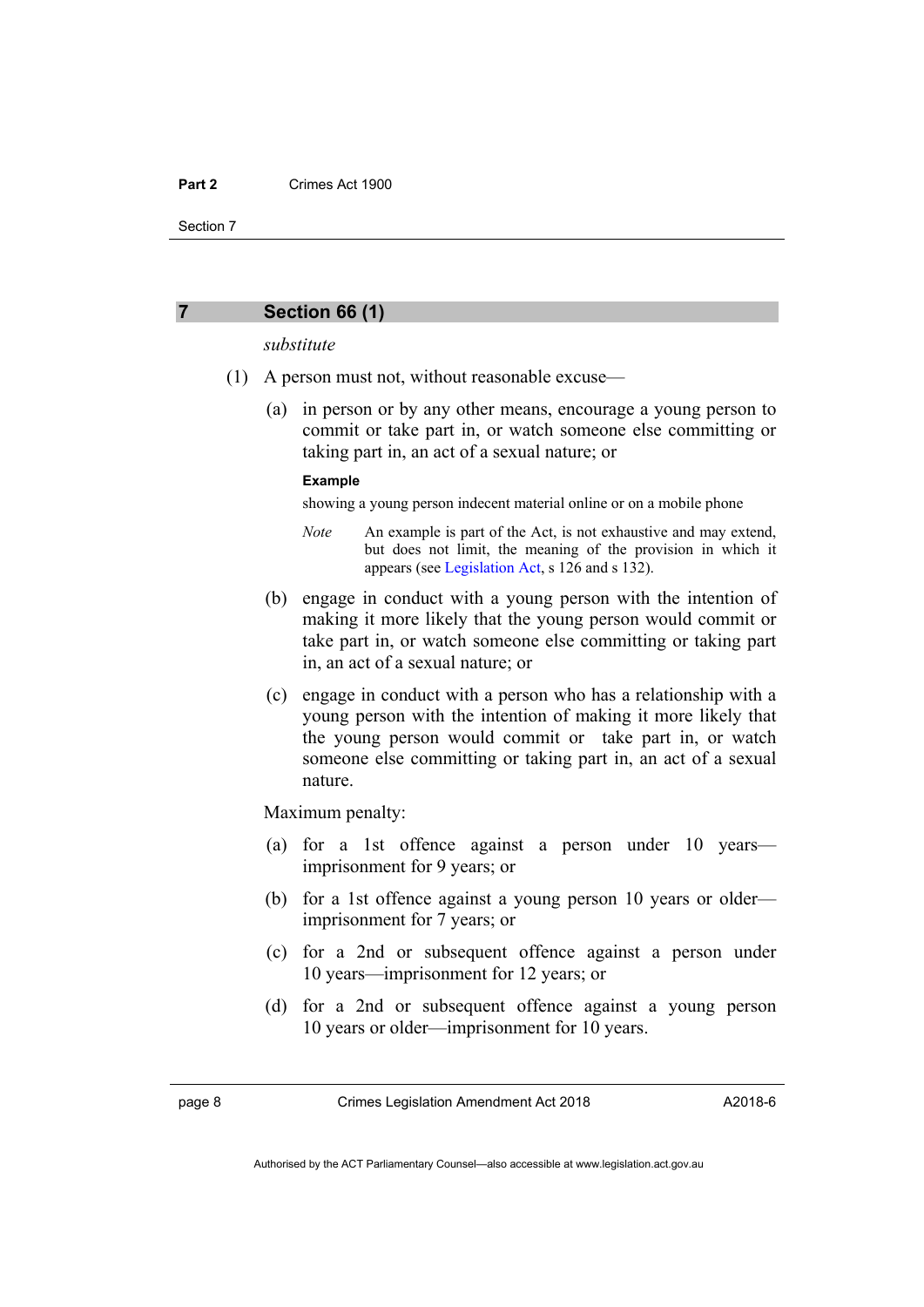- (1A) The [Criminal Code,](http://www.legislation.act.gov.au/a/2002-51) chapter 2 (other than the immediately applied provisions) does not apply to an offence against subsection (1).
	- *Note* The [Criminal Code](http://www.legislation.act.gov.au/a/2002-51) does not apply to offences against this section that were offences in force before 1 January 2003 unless the offence is omitted and remade (see [Criminal Code,](http://www.legislation.act.gov.au/a/2002-51) s 8).

#### <span id="page-12-0"></span>**8 Section 66 (2)**

*omit* 

, using electronic means,

# <span id="page-12-1"></span>**9 Section 66 (4)**

*omit everything after* 

consented to

*substitute* 

some or all of the defendant's conduct or actions.

### <span id="page-12-2"></span>**10 Section 66 (5)**

*omit* 

to whom the suggestion was made, or the material was sent or made available,

### <span id="page-12-3"></span>**11 Section 66 (6), definition of** *using electronic means*

*omit*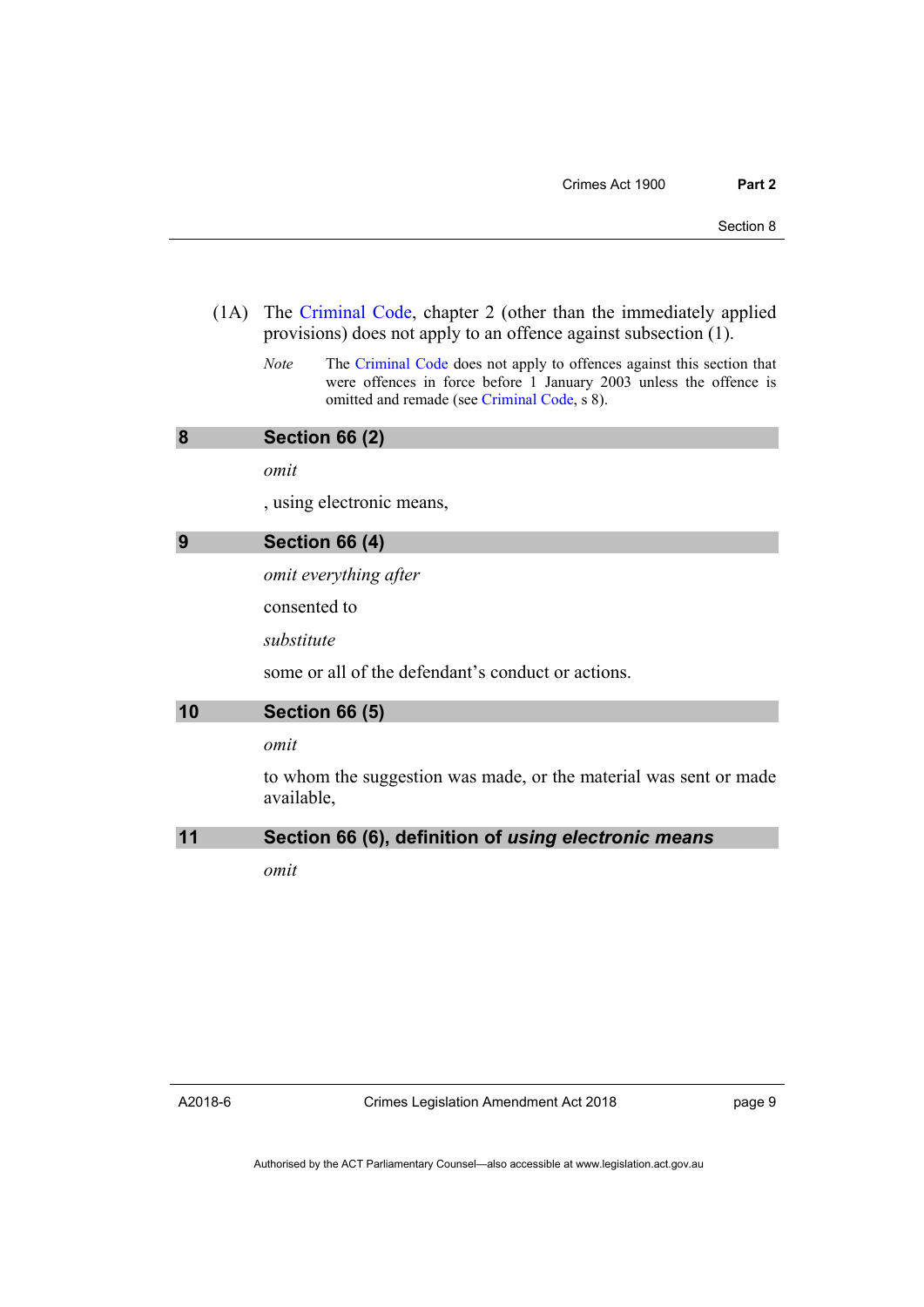#### **Part 3** Crimes (Sentencing) Act 2005

# <span id="page-13-0"></span>**Part 3 Crimes (Sentencing) Act 2005**

# <span id="page-13-1"></span>**12 Combination sentences—offences punishable by imprisonment Section 29 (1) (d), new note**

#### *insert*

*Note* A good behaviour order may not be set to start at a time when the offender may be serving full-time detention or be on parole (see s 31 (2)).

#### <span id="page-13-2"></span>**13 Section 29 (1), example 1, 1st dot point**

#### *substitute*

• an order for imprisonment for 1 year with no nonparole period

# <span id="page-13-3"></span>**14 Combination sentences—start and end Section 31 (c), example, dot points**

*substitute* 

- an order for imprisonment for 3 years with a 2-year nonparole period
- a good behaviour order for 2 years stated to start at the end of the sentence of imprisonment
- a place restriction order for 1 year stated to start at the end of the sentence of imprisonment

# <span id="page-13-4"></span>**15 New section 31 (2)**

#### *insert*

 (2) However, the court must not set the start of the period of any part of the sentence that is a good behaviour order on a day when the offender may be serving a period of full-time detention or may be on parole.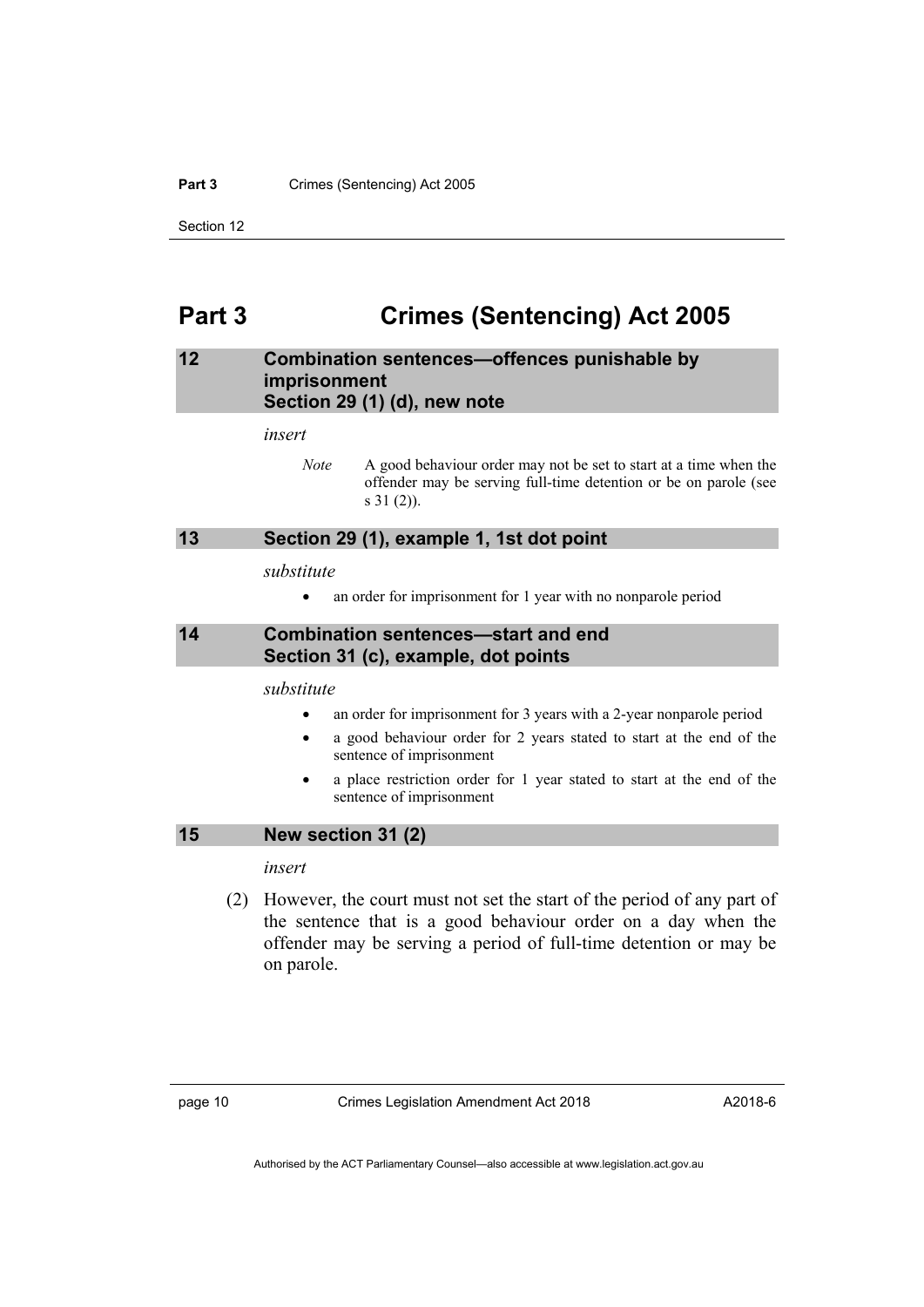### <span id="page-14-0"></span>**16 Sentencing—irrelevant considerations New section 34 (2) (d) and examples**

#### *insert*

 (d) for a sexual offence against a child—the offender has good character, to the extent that the offender's good character enabled the offender to commit the offence.

#### **Examples—good character enabled offender to commit offence**

- 1 The offender's good character was one reason the offender was selected to supervise children on a camp. The offender began to establish a relationship with children at the camp to obtain their compliance in acts of a sexual nature.
- 2 A child's parents trusted the offender to care for the child because of the offender's authority in their community. The offender held authority in the community in part because of the offender's good character. The offender sexually abused the child including while the child was in the offender's care.
- *Note* An example is part of the Act, is not exhaustive and may extend, but does not limit, the meaning of the provision in which it appears (see [Legislation Act,](http://www.legislation.act.gov.au/a/2001-14) s 126 and s 132).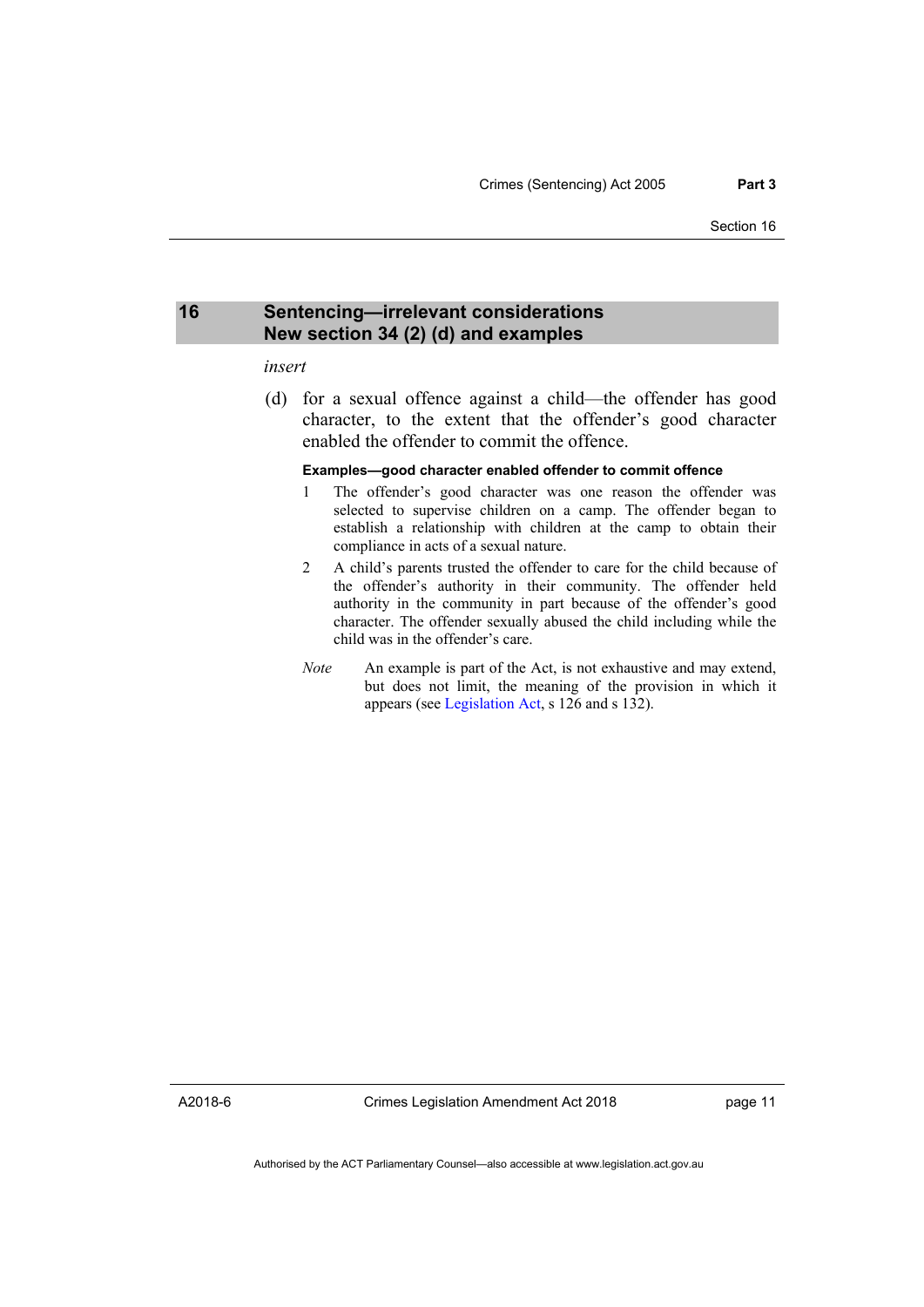#### **Part 4** Criminal Code 2002

Section 17

# <span id="page-15-0"></span>**Part 4 Criminal Code 2002**

# <span id="page-15-1"></span>**17 Incitement New section 47 (1A)**

*insert* 

 (1A) A person also commits the offence of incitement if the person urges another person to aid, abet, counsel, procure, be knowingly concerned in or a party to, the commission of an offence (the *offence incited*) by someone else.

# <span id="page-15-2"></span>**18 Section 47 (4)**

*substitute* 

- (4) A person may be found guilty of the offence of incitement—
	- (a) even if it was impossible to commit the offence incited; and
	- (b) whether or not the offence incited was committed.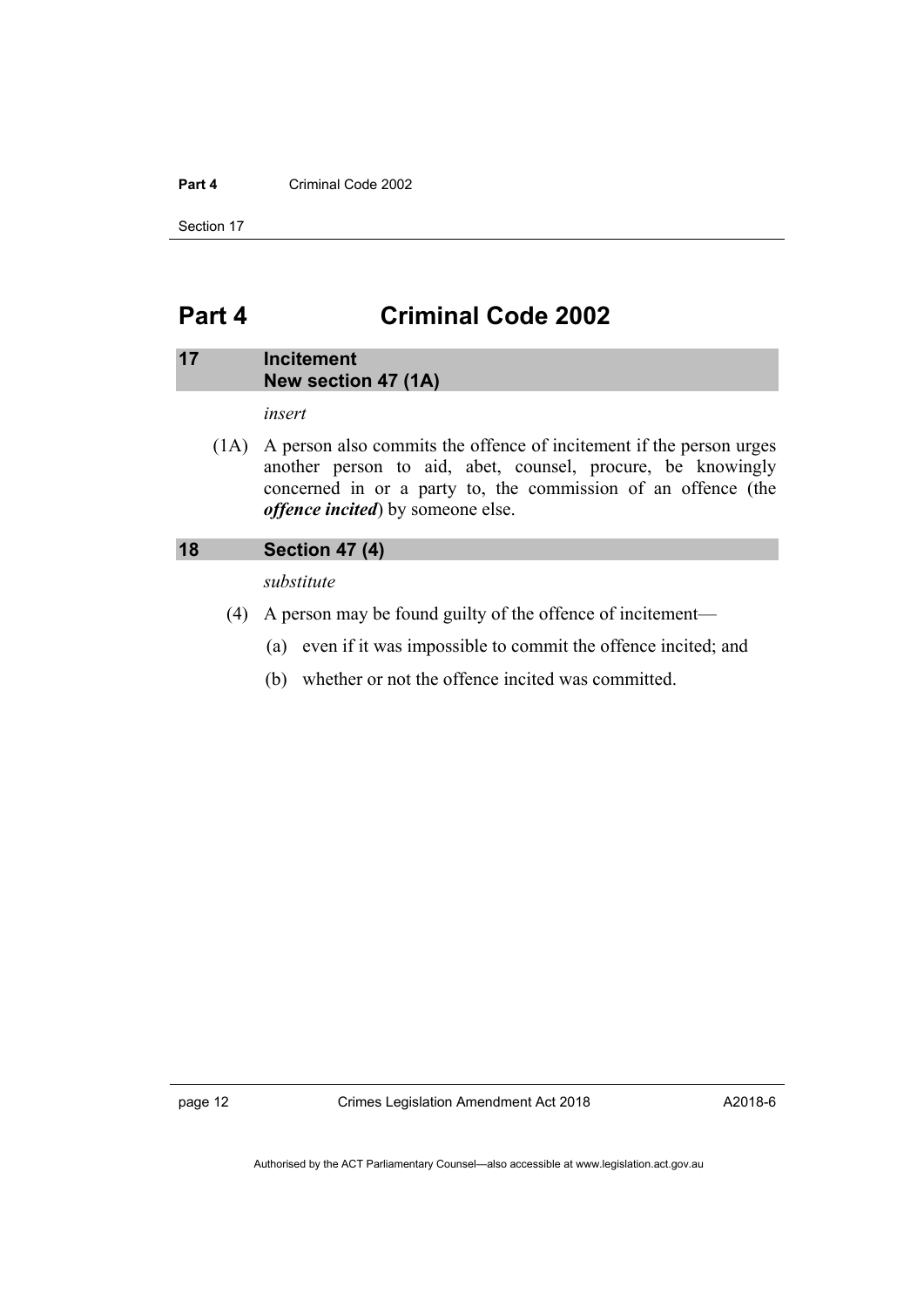# <span id="page-16-0"></span>**Part 5 Magistrates Court Act 1930**

# <span id="page-16-1"></span>**19 Childrens Court Section 287 (1)**  *omit*  the Childrens Court Magistrate *substitute*  a Childrens Court Magistrate **20 Chief Magistrate to arrange business of Childrens Court Section 290 (2) (a)**  *substitute*

(a) a magistrate who is to be a Childrens Court Magistrate; and

# <span id="page-16-3"></span><span id="page-16-2"></span>**21 Childrens Court Magistrate to hear all matters Section 291 (1)**

*omit* 

The Childrens Court Magistrate

*substitute* 

A Childrens Court Magistrate

# <span id="page-16-4"></span>**22 Section 291 (2)**

*omit* 

the Childrens Court Magistrate

*substitute* 

a Childrens Court Magistrate

Crimes Legislation Amendment Act 2018

page 13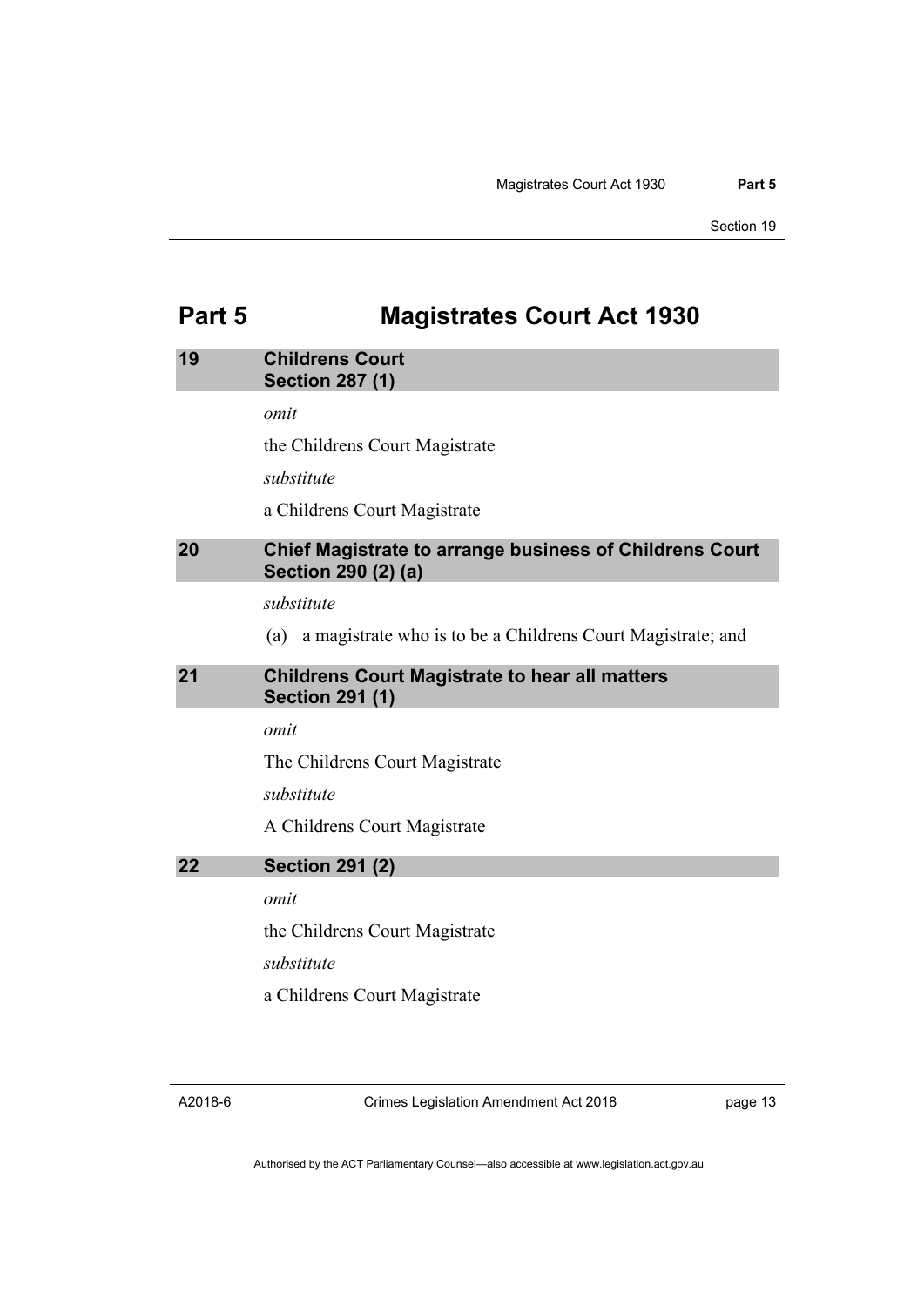Section 23

# <span id="page-17-0"></span>**23 Childrens Court Magistrate Section 291A (1) and (2)**

#### *substitute*

- (1) The Chief Magistrate—
	- (a) must declare 1 magistrate to be a Childrens Court Magistrate; and
	- (b) may declare more than 1 magistrate to be a Childrens Court Magistrate; and
	- (c) may declare that the Chief Magistrate is a Childrens Court Magistrate.
- (2) The declaration must state the period, of not longer than 2 years, for which the magistrate is a Childrens Court Magistrate.

#### <span id="page-17-1"></span>**24 Section 291A (3)**

#### *omit*

the Childrens Court Magistrate

*substitute* 

a Childrens Court Magistrate

#### <span id="page-17-2"></span>**25 Section 291A (4)**

#### *substitute*

- (4) The Chief Magistrate—
	- (a) must revoke a declaration that a magistrate is a Childrens Court Magistrate if asked by the magistrate; and
	- (b) may revoke a declaration that the Chief Magistrate is a Childrens Court Magistrate at any time.

page 14 Crimes Legislation Amendment Act 2018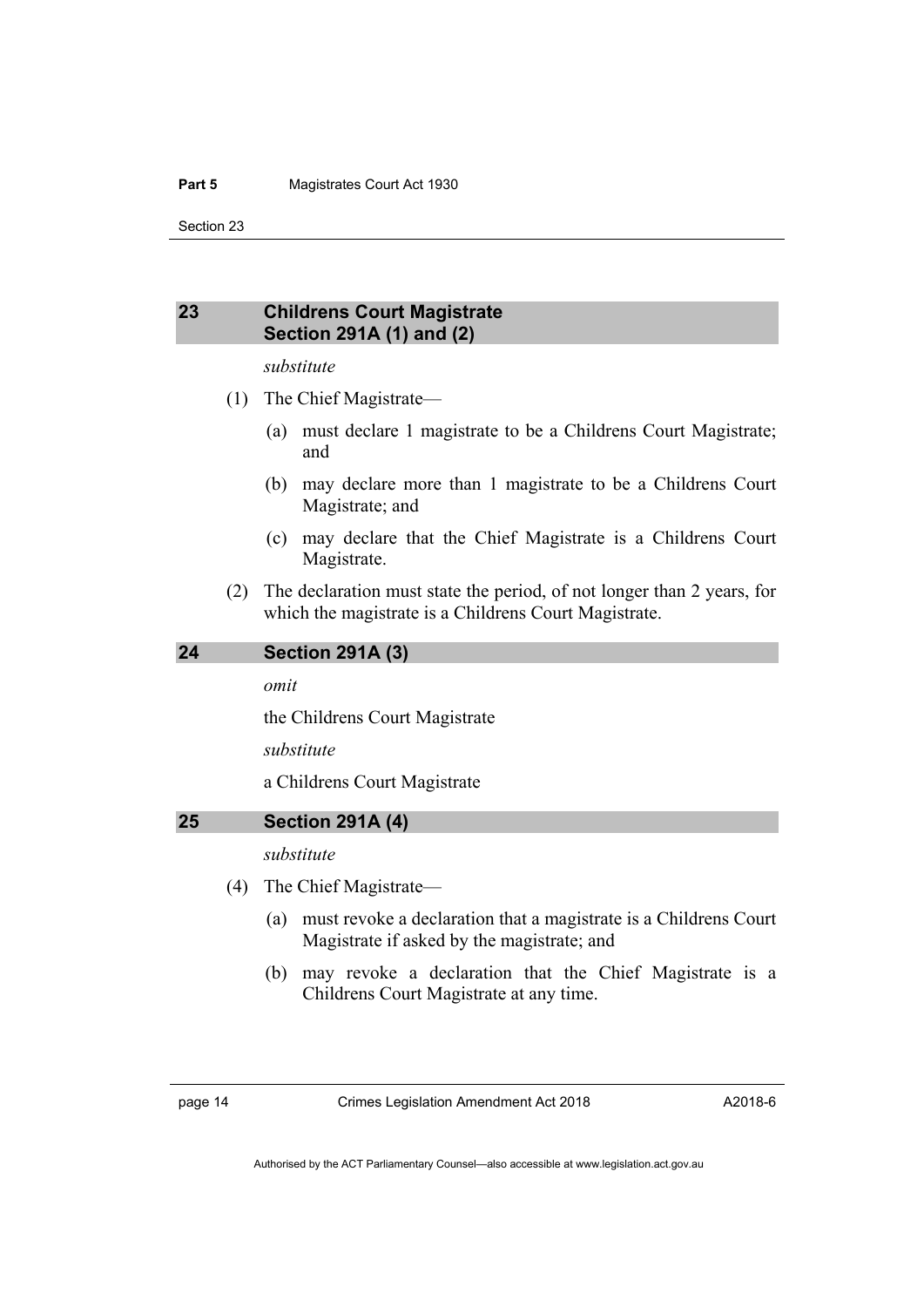# <span id="page-18-0"></span>**26 Acting Childrens Court Magistrate Section 291B (1)**

*omit 1st mention of* 

Childrens Court Magistrate

*substitute* 

a Childrens Court Magistrate

#### <span id="page-18-1"></span>**27 Section 291B (1) (b)**

# *substitute*

- (b) there is no Childrens Court Magistrate able to exercise the functions of a Childrens Court Magistrate (for example, due to absence from duty or from the ACT).
	- *Note* An example is part of the Act, is not exhaustive and may extend, but does not limit, the meaning of the provision in which it appears (see [Legislation Act,](http://www.legislation.act.gov.au/a/2001-14) s 126 and s 132).

#### <span id="page-18-2"></span>**28 Section 291B (2)**

*omit* 

Childrens Court Magistrate is the

*substitute* 

a Childrens Court Magistrate is a

### <span id="page-18-3"></span>**29 Assignment of other magistrates for Childrens Court matters Section 291C (1)**

*omit* 

the Childrens Court Magistrate

*substitute* 

a Childrens Court Magistrate

A2018-6

Crimes Legislation Amendment Act 2018

page 15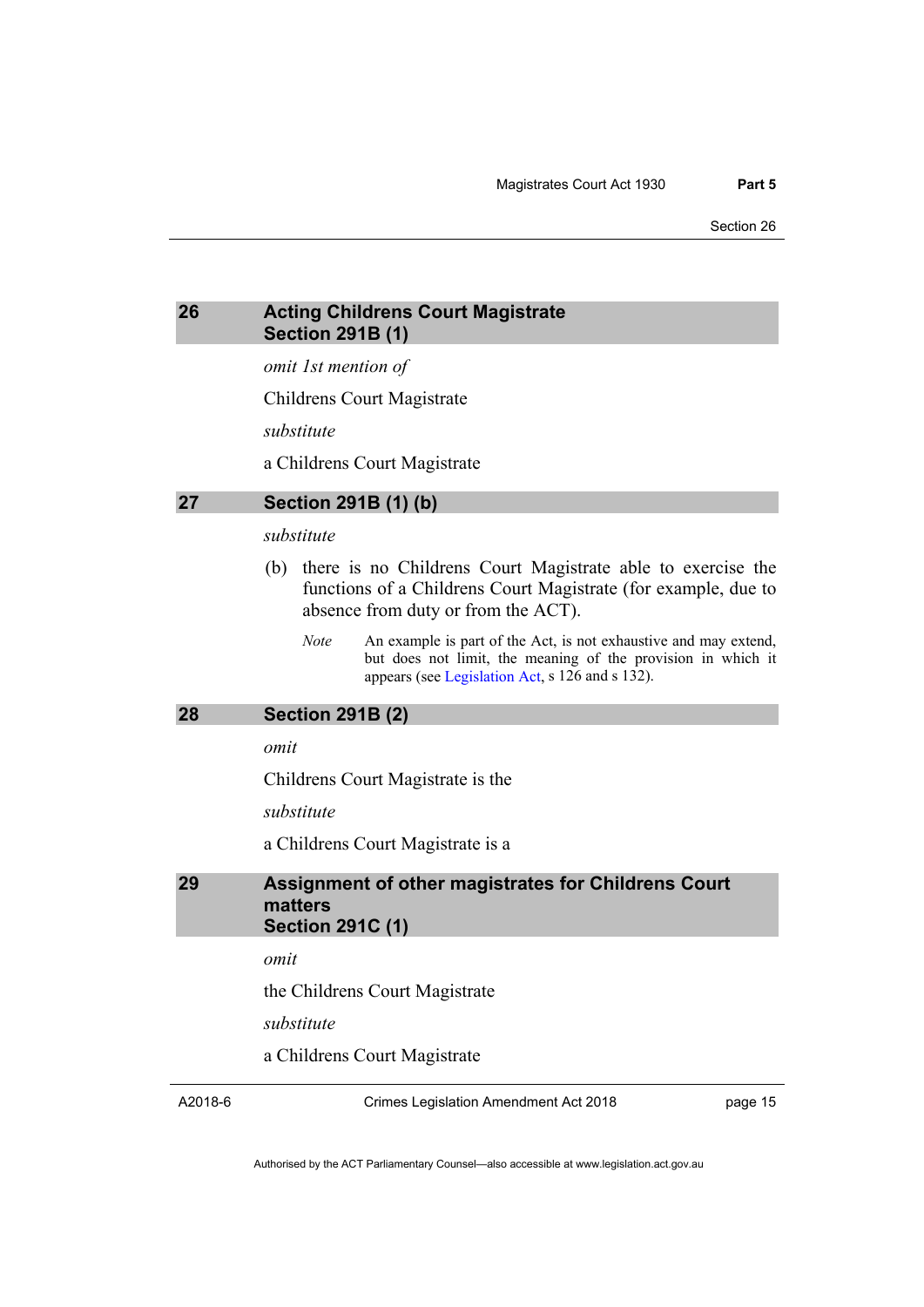#### **Part 5 Magistrates Court Act 1930**

Section 30

### <span id="page-19-0"></span>**30 Section 291C (2) (d)**

*omit* 

on the proposed assignment

*substitute* 

who is unable to deal with the matter about the proposed assignment

### <span id="page-19-1"></span>**31 Completion of part-heard matters Section 291D (1) (b) (i)**

*substitute* 

(i) be a Childrens Court Magistrate; or

#### <span id="page-19-2"></span>**32 New part 4A.4**

*insert* 

# **Part 4A.4 Warrumbul Court**

# **291GA Warrumbul Court**

The Childrens Court is known as the Warrumbul Court when it is sitting to provide circle sentencing.

# **291GB Directions about procedure for Warrumbul Court**

- (1) The Childrens Court may give a direction in relation to the procedure to be followed in relation to circle sentencing for certain Aboriginal or Torres Strait Islander offenders, and any other relevant matter in relation to circle sentencing.
- (2) To remove any doubt, a direction mentioned in subsection (1) is not taken to limit the Childrens Court's discretion in sentencing an offender.

page 16 Crimes Legislation Amendment Act 2018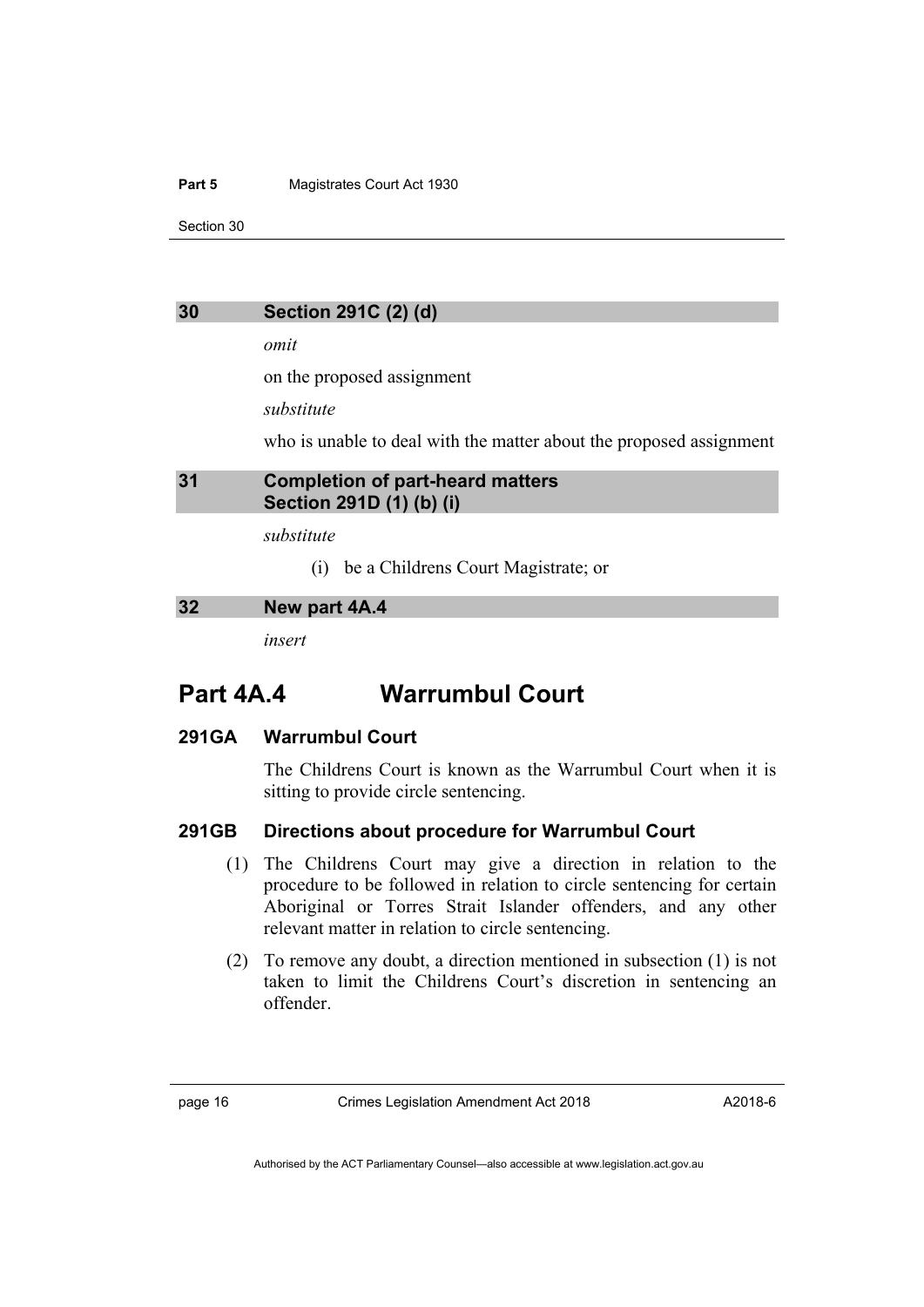(3) Nothing in this section limits the Childrens Court's power to give a direction under section 309 (Directions about procedure).

# <span id="page-20-0"></span>**33 Definitions—ch 4C Section 291L**

*omit* 

### <span id="page-20-1"></span>**34 Directions about procedure Section 309, note**

#### *substitute*

*Note* The Childrens Court and the Magistrates Court may make procedures to be followed in relation to circle sentencing for certain Aboriginal or Torres Strait Islander offenders (see s 291GB and s 291N).

### <span id="page-20-2"></span>**35 Dictionary, definition of** *Aboriginal or Torres Strait Islander offender*

#### *substitute*

*Aboriginal or Torres Strait Islander offender* means an offender who—

- (a) is a descendant of an Aboriginal or Torres Strait Islander person; and
- (b) identifies as an Aboriginal or Torres Strait Islander person; and
- (c) is accepted as an Aboriginal or Torres Strait Islander person by an Aboriginal or Torres Strait Islander community.

### <span id="page-20-3"></span>**36 Dictionary, definition of** *circle sentencing*

### *substitute*

*circle sentencing* means the step in a sentencing proceeding for an Aboriginal or Torres Strait Islander offender that includes members of the Aboriginal or Torres Strait Islander community.

A2018-6

Crimes Legislation Amendment Act 2018

page 17